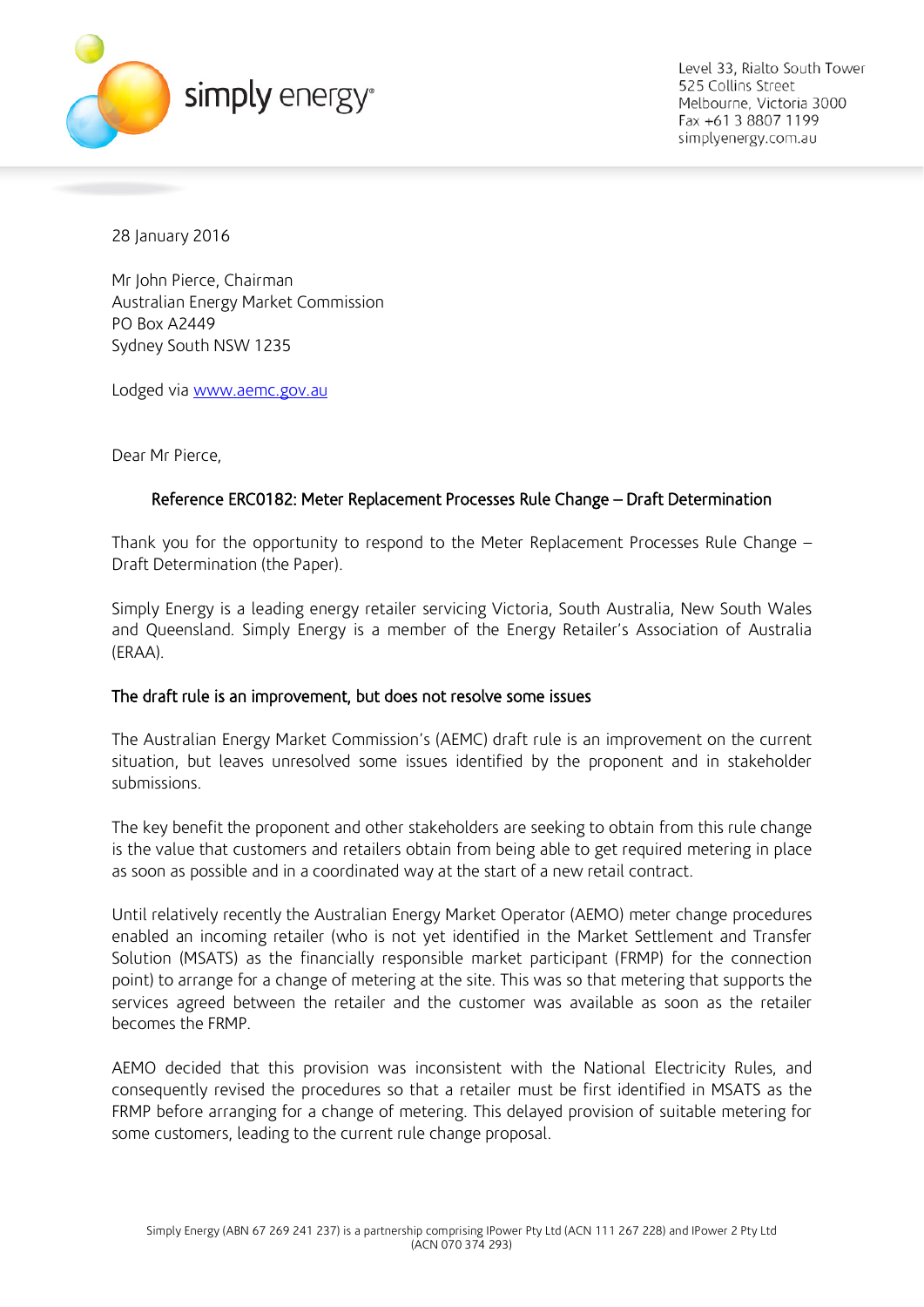The initial proposal, which included additional roles for prospective participants, added significant complexity that would have added costs to all participants, including those that did not make use of the opportunity to replace meters as soon as possible. As a result, Simply Energy supports the AEMC's decision to avoid this approach.

Simply Energy also supports the draft rules that allow, from 1 December 2017, an incoming retailer to nominate the metering coordinator (MC), metering provider and metering data provider, with these nominations to become appointments when the incoming retailer becomes the FRMP.

The draft determination draws attention to the new meter competition rules that will also apply from 1 December 2017, which allow a large customer to appoint their own MC at any time. The new rules are considered to be sufficient to enable large customers to obtain suitable metering that is in place for the start of a contract with a new retailer.

While this is true in theory, in practice Simply Energy does not consider that this will be effective without further changes, because currently the incoming FRMP has no visibility of the change request (CR) to appoint the new MC. Also, the incoming retailer cannot raise the CR to become the new FRMP until the CR to change the MC has been completed. This is because the CR to become FRMP requires nomination of the MC, and if the incorrect MC is shown the CR will be rejected. Simply Energy considers that AEMO should review these procedures to maximise the value that large customers and retailers can obtain from the opportunity large customers have to appoint an MC.

As a result, Simply Energy expects the incoming retailer's nomination rights to be used more extensively than customer appointment of MC, to coordinate metering and retail requirements for large customers.

With that in mind, it is essential that the nomination rights process is implemented in a way that makes it effective in achieving the aim of customers and retailers being able to get required metering in place as soon as possible and in a coordinated way at the start of a new retail contract.

## The AEMC must give AEMO comprehensive direction

As Simply Energy noted in its submission to the directions paper for this project, any new rules will be implemented by the Australian Energy Market Operator (AEMO) developing procedures changes. Experience suggests that AEMO needs to be given comprehensive direction by the AEMC to ensure that the intent of rule changes flows through in full to the final procedures. Simply Energy recommends that the AEMC closely monitors the procedures development process to ensure this rule change, if made, is correctly reflected in the AEMO procedures.

## Physical meter change as a trigger for retail transfer

The Draft Determination requests stakeholder responses to possible rules and procedures that allow an incoming retailer to appoint a new MC, and the physical change of the meter to be the trigger for the incoming retailer becoming the FRMP. While this change may provide some benefits, Simply Energy does not consider that they will be significant, due to the difficulties in